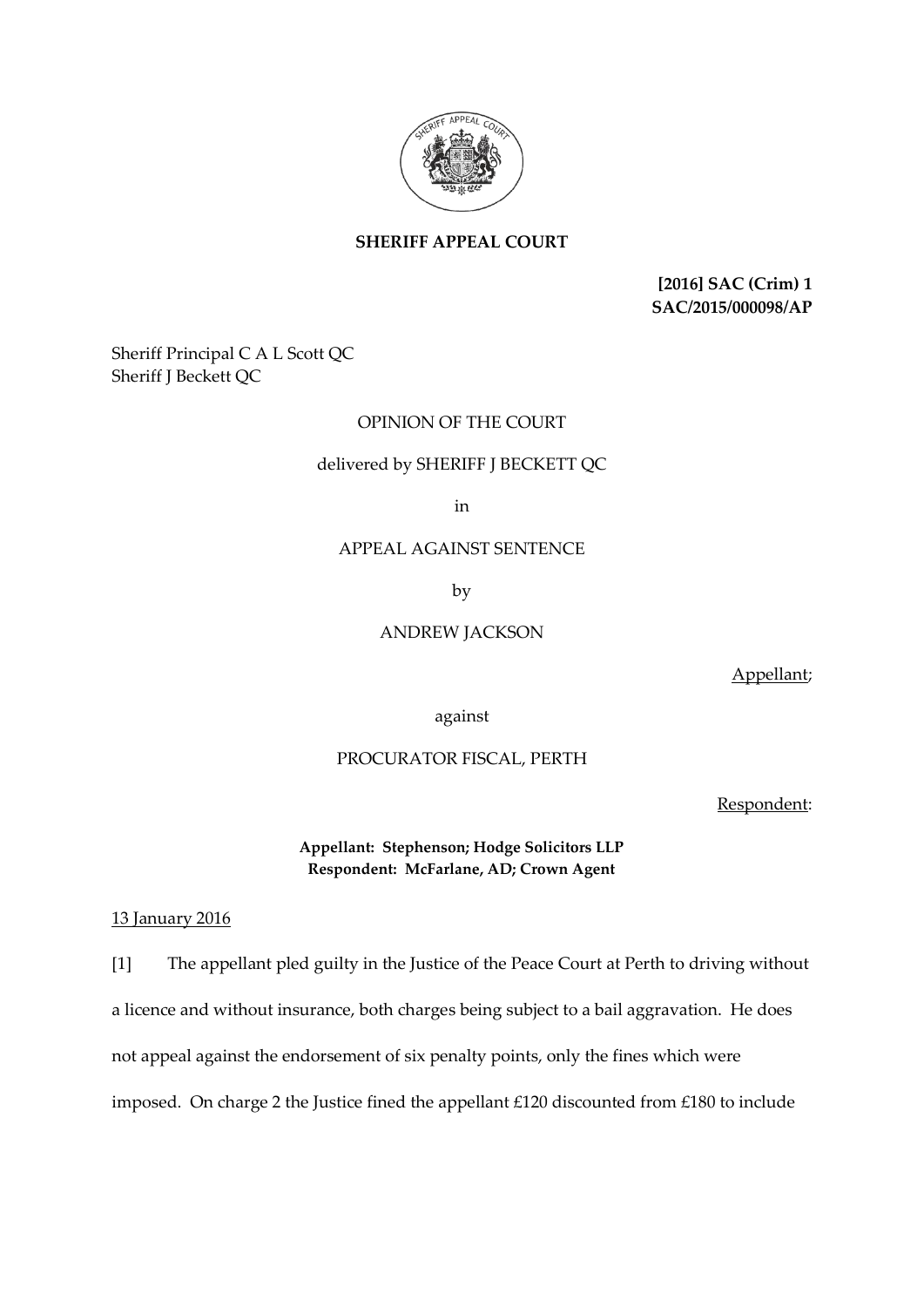£20 for a bail aggravation and on charge 3 £340 was discounted from £510 including £40 for a bail aggravation.

[2] The Justice says that he took account of the appellant having been kept in custody overnight before his appearance in court. He was aware that the appellant was unemployed and in receipt of benefits of £115 per fortnight with regular expenses of £50 per fortnight. He explains that he considered it appropriate to impose fines comparable to fixed penalties. He allowed the fines to be paid by instalments of £10 per fortnight. Accordingly it will take 92 weeks for the fines to be paid. Both on passing sentence and in his report to this court the Justice has suggested that if the appellant can find work he can clear the fines more quickly.

[3] Mr Stephenson, Solicitor-Advocate for the appellant submitted that the Justice erred in this respect and also that the fines were excessive having regard to the appellant's means. He referred to the opinion of a court of five judges in *Paterson* v *McGlennan* 1991 SCCR 616.

[4] Whilst the Justice had some discretion as to the level of fines to impose and the time within which they were to be paid, he was bound by the Criminal Procedure (Scotland) Act 1995, section 211(7), to have regard to the appellant's means so far as known to the court. We consider that the Justice was not entitled to proceed upon the basis of possible future developments which had no foundation in the information before him.

[5] The High Court of Justiciary has indicated on a number of occasions that when a fine is to be paid by instalments it ought to be capable of being paid in about a year. *Paterson,* being a decision by a court of five judges, provides a good example. In that case, the court considered that as the fines would take 90 weeks to pay, and it was not satisfactory in view of the appellant's income to increase the instalments, they were excessive.

[6] Whilst each case will depend on its own circumstances and we do not consider that there can be an absolute rule, we are persuaded that in this case it is not appropriate to increase

2